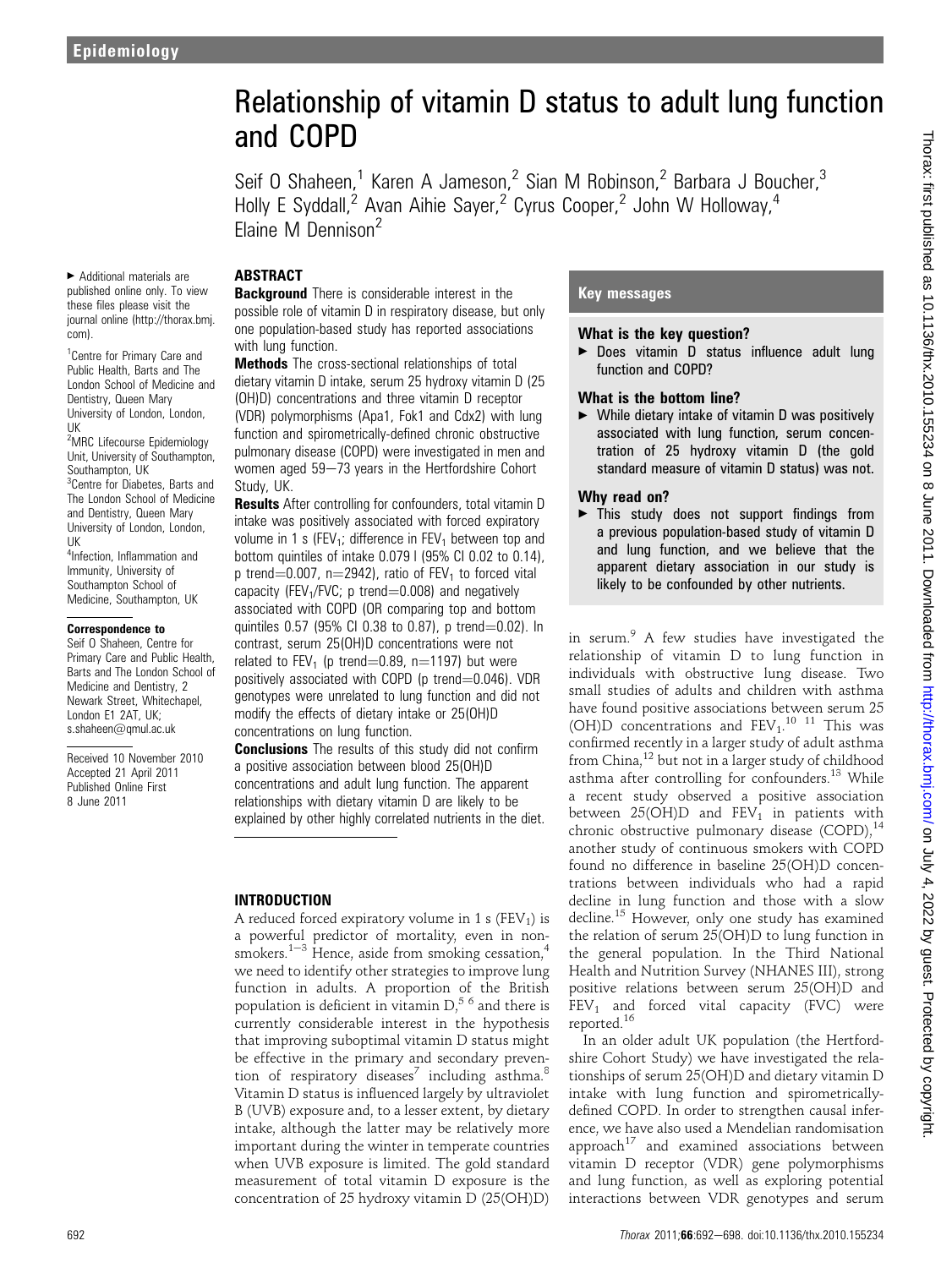25(OH)D concentrations and dietary intake of vitamin D on lung function.

#### **METHODS**

#### The Hertfordshire Cohort Study (HCS)

Details of the design of the HCS have been described previously.18 Briefly, from 1911 to 1948, midwives recorded birth weight and other details of all infants born in the county of Hertfordshire, UK. In 1998, 7106 men and women born between 1931 and 1939 who were still alive and living in Hertfordshire were traced using the NHS central registry. General practitioners gave permission for us to write to 3126 men (82%) and 2973 women (91%). Of these, 1684 men (54%) and 1541 women (52%) agreed to a home interview; 1579 of the men (94%) and 1418 of the women (92%) subsequently attended a clinic for spirometry. Complete spirometry and dietary data were available for 1551 men and 1391 women. The study had ethical approval from the Bedfordshire and Hertfordshire local research ethics committee and the West Hertfordshire local research ethics committee. All participants gave written informed consent.

#### Spirometry data

Lung function was measured using a Micro Spirometer (Care-Fusion UK, Basingstoke, Hants, UK) in the seated position without noseclips. After at least one practice blow, three  $FEV<sub>1</sub>$ and FVC readings were recorded. The highest  $FEV<sub>1</sub>$  and FVC values from satisfactory manoeuvres were used in the analyses (these did not necessarily come from the same blow). A bronchodilator was not given before spirometry was performed. For  $FEV<sub>1</sub>$ , 85.8% of the men and 92.2% of the women had a difference of  $\leq$ 0.15 l between their two highest readings; for FVC the corresponding figures were 80.4% and 88.6%. However, we did not exclude those with differences of  $>0.151^{19}$  The primary outcome of interest was FEV<sub>1</sub>. Secondary outcomes included FVC, FEV<sub>1</sub>/FVC and COPD (defined as FEV<sub>1</sub>/FVC below lower limit of normal, the latter calculated using separate equations for men and women).<sup>20</sup>

#### Vitamin D assessments

Diet was assessed between 1998 and 2004 using a food frequency questionnaire (FFQ) based on the EPIC questionnaire.<sup>21</sup> <sup>22</sup> This was administered by a trained research nurse. The FFQ included 129 foods and food groups and was used to assess an average frequency of consumption of the listed foods over the 3-month period preceding the home interview. Prompt cards were used to show the foods included in each food group, to ensure standardised responses to the FFQ. Frequencies of other foods that were not listed on the FFQ were also recorded if consumed once per week or more. Standard portion sizes<sup>23</sup> were allocated to all foods except for milk and sugar, for which daily quantities consumed were recorded. Dietary vitamin D intake was calculated by multiplying the frequency of consumption of a portion of each food by its vitamin D content according to the UK national food composition database $24$  or manufacturers' composition data. Information was also collected on supplement use in the previous 3 months. Vitamin D intakes from supplements were calculated using the frequency and dose of individual supplements reported by the participant and manufacturers' supplement composition data, enabling estimation of total intake from diet and supplements combined.

Blood samples were taken on the same day as spirometry was performed, and serum concentrations of 25(OH)D were measured using a DiaSorin Liaison automated chemiluminescent

assay with equal specificity for  $25(OH)D_2$  and  $25(OH)D_3$ . DNA was extracted from whole blood samples using standard saltingout procedures. Three single nucleotide polymorphisms (SNPs) in the VDR gene $-$ rs10735810 (Apa1), rs11568820 (Fok1) and rs7975232 (Cdx2)—were typed by KBiosciences Ltd (Hoddesdon, Herts, UK; http://www.kbioscience.co.uk) using a competitive allele-specific PCR system (KASPar). These SNPs were chosen because previous studies have shown that they modulate the effects of vitamin D on various phenotypes. Genotyping success rate was >95% and the error rate was <1% for all SNPs tested.

#### Statistical analysis

The statistical software package Stata Version 11 was used to analyse the data. Univariate and multiple linear regressions were used to analyse the relationships between total dietary vitamin D intakes and serum 25(OH)D concentrations and lung function outcomes. Lung function residuals adjusted for age and height were calculated for each sex and used throughout the unadjusted and adjusted analyses. In logistic regression analyses of COPD, age, sex and height were included in the models. We controlled for the following potential confounders: smoking status (never, ex, current), pack years smoked, whether exposed to tobacco smoke in the home, age left education (defined as  $\leq$ 14 years or  $\geq$ 15 years), home ownership status (owned/mortgaged, rented or other), number of rooms for household use, number of cars for household use, social class, body fat mass, activity score  $(0-100, 0)$ derived from frequency of gardening, housework, climbing stairs and carrying loads in a typical week), energy intake, alcohol consumption, dietary supplement use, birth weight, father's social class at subject's birth, use of inhaled or oral steroids and use of paracetamol. In analyses of serum 25(OH)D we also controlled for season of clinic visit when blood samples were taken-that is, winter (December-February), spring (March-May), summer (June-August) and autumn (September-November)—but did not control for energy intake. Social class was identified on the basis of own current or most recent fulltime occupation for men and never-married women, and on the basis of the husband's occupation for ever-married women.<sup>25</sup> Fat mass was calculated by multiplying body weight (in kg) by body fat percentage. Skinfold thickness was measured at the triceps, biceps, subscapular and suprailiac sites in triplicate. The triplicate values were averaged and then age- and gender-specific Durnin and Womersely equations were used to estimate body fat percentage.<sup>26</sup> Quintiles for total dietary vitamin D intake and serum 25(OH)D concentrations were defined using data from men and women combined. As there were no significant differences in the main results between men and women, we analysed the sexes together to optimise power.

Univariate gene main effects were evaluated using between genotype comparisons (variant homozygotes vs wild homozygotes and heterozygotes vs wild homozygotes) and also as continuous per minor allele effects. To explore effect modification of dietary and serum vitamin D effects, we stratified the confounder-adjusted effects of these exposures on lung function and COPD by VDR genotype.

#### RESULTS

The characteristics of the study participants are given in table 1. The average age was 66 years and participants were almost exclusively white; 40% of individuals were taking vitamin D supplements and geometric mean total vitamin D intake (from diet plus supplements) was  $4.4 \mu$ g/day  $(3.15 \mu$ g/day from diet alone and  $3.45 \mu g/day$  from supplements alone, among those taking supplements). The prevalence of spirometrically-defined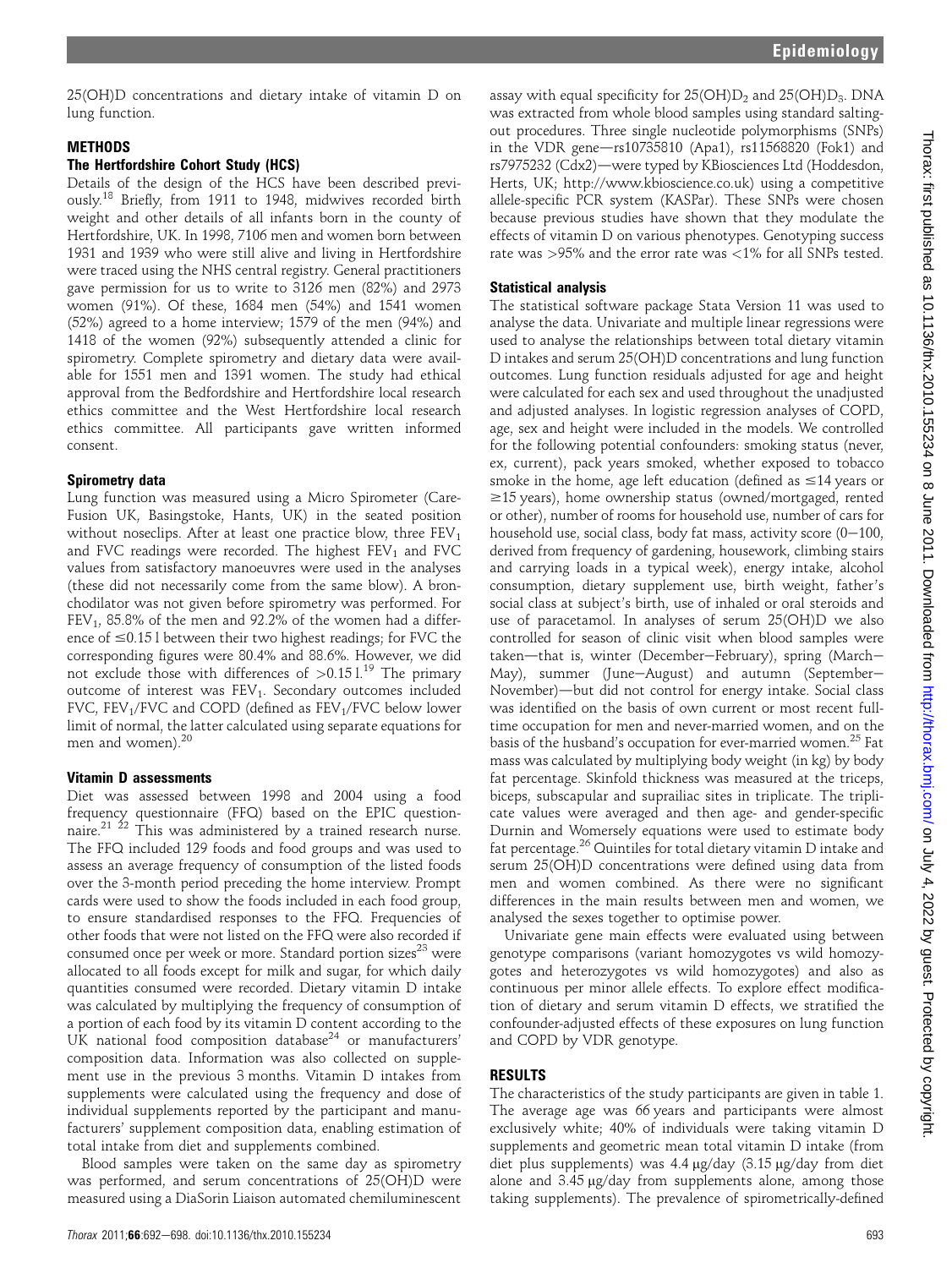| <b>Table 1</b> Characteristics of study participants |  |  |  |
|------------------------------------------------------|--|--|--|
|------------------------------------------------------|--|--|--|

| .                                          | <br>N          | Mean   | SD           |
|--------------------------------------------|----------------|--------|--------------|
| Birth weight (kg)                          | 2943           | 3.43   | 0.53         |
| Age (years)                                | 2943           | 66.1   | 2.8          |
| Height (cm)                                | 2940           | 167.9  | 9.1          |
| Physical activity score                    | 2943           | 60.1   | 15.5         |
| Fat mass (kg)*                             | 2935           | 25.2   | 1.4          |
| Daily energy intake (cal)*                 | 2942           | 2077   | 1.3          |
| Daily total vitamin D intake $(\mu g)^*$ + | 2942           | 4.38   | 1.9          |
|                                            | N              | Median | IQR          |
| Pack years smoked                          | 2932           | 1      | $0.0 - 22.0$ |
| Alcohol consumption (units per week)       | 2942           | 4      | $0.4 - 12.0$ |
| Number of rooms for household use          | 2934           | 6      | $5.0 - 6.0$  |
|                                            | <b>Total N</b> | N      | %            |
| Male                                       | 2943           | 1552   | 52.7         |
| Female                                     |                | 1391   | 47.3         |
| COPD                                       | 2937           | 521    | 17.7         |
| Smoker status                              |                |        |              |
| Never                                      | 2942           | 1361   | 46.3         |
| Ex                                         |                | 1209   | 41.1         |
| Current                                    |                | 372    | 12.6         |
| Exposed to tobacco smoke in home           |                | 366    | 12.8         |
| Social class                               |                |        |              |
| I-IIINM                                    | 2895           | 1195   | 41.3         |
| $IIIM-V$                                   |                | 1700   | 58.7         |
| Father's social class at birth             |                |        |              |
| <b>I-IIINM</b>                             | 2760           | 446    | 16.2         |
| $IIIM-V$                                   |                | 2314   | 83.8         |
| Age left education                         |                |        |              |
| $\leq 14$                                  | 2943           | 543    | 18.5         |
| $\geq$ 15                                  |                | 2400   | 81.5         |
| Home ownership status                      |                |        |              |
| Owned/mortgaged                            | 2943           | 2350   | 79.9         |
| Rented                                     |                | 567    | 19.3         |
| Other                                      |                | 26     | 0.9          |
| No. of cars for household use              |                |        |              |
| 0                                          | 2942           | 330    | 11.2         |
| 1                                          |                | 1623   | 55.2         |
| 2                                          |                | 836    | 28.4         |
| $3+$                                       |                | 153    | 5.2          |
| Dietary supplement use                     | 2942           | 1536   | 52.2         |
| Use of oral or inhaled steroids            | 2943           | 234    | 8            |
| Paracetemol use                            | 2943           | 283    | 9.6          |

\*Geometric mean and SD.

†Vitamin D intake from diet and supplements.

COPD was 18%, and 54% of individuals were ex- or current smokers. Supplements containing vitamin D were taken less commonly by those with COPD than by those without COPD  $(34\% \text{ vs } 41\%, \text{ p} = 0.003)$ . When we compared the characteristics of those for whom serum 25(OH)D data were and were not available, we found that individuals with data were, on average, younger and shorter, with a higher physical activity score and calorie intake, lower alcohol intake and lower socioeconomic

| <b>Table 2</b> Mean serum concentrations (nmol/l) of 25 hydroxy vitamin D                                                                       |  |  |
|-------------------------------------------------------------------------------------------------------------------------------------------------|--|--|
| and the prevalence of profound $\left\langle \langle 25 \rangle 5 \rangle$ and moderate $\left\langle \langle 40 \rangle 40 \rangle 40 \rangle$ |  |  |
| $\langle 75 \text{ nmol/l} \rangle$ vitamin D deficiency, overall and by season of measurement                                                  |  |  |

|                               | N              | Mean* | SD   |
|-------------------------------|----------------|-------|------|
| Overall                       | 1197           | 41.8  | 1.6  |
| Winter                        | 307            | 35.6  | 1.6  |
| Spring                        | 375            | 35.7  | 1.6  |
| Summer                        | 189            | 55.0  | 1.5  |
| Autumn                        | 326            | 49.6  | 1.5  |
| <b>Overall</b>                | <b>Total N</b> | N     | %    |
| $<$ 25 nmol/l                 |                | 195   | 16.3 |
| $\geq$ 25 and $<$ 40 nmol/l   | 1197           | 328   | 27.4 |
| $\geq$ 40 and $\lt$ 75 mol/l  |                | 534   | 44.6 |
| $\geq$ 75 nmol/l              |                | 140   | 11.7 |
| Winter and spring             |                |       |      |
| $<$ 25 nmol/l                 |                | 172   | 25.2 |
| $\geq$ 25 and $<$ 40 nmol/l   | 682            | 218   | 32.0 |
| $\geq$ 40 and $<$ 75 nmol/l   |                | 251   | 36.8 |
| $\geq$ 75 nmol/l              |                | 41    | 6.0  |
| Summer and autumn             |                |       |      |
| $<$ 25 nmol/l                 |                | 23    | 4.5  |
| $\geq$ 25 and $<$ 40 nmol/l   | 515            | 110   | 21.4 |
| $\geq$ 40 and $\lt$ 75 nmol/l |                | 283   | 55.0 |
| $\geq$ 75 nmol/l              |                | 99    | 19.2 |

\*Geometric mean.

status and age at leaving education, but these differences were all very small (data not shown). Table 2 shows the mean serum concentrations of 25(OH)D and the prevalence of profound  $\langle$  <25 nmol/l) and moderate  $\langle$  <40 and <75 nmol/l) vitamin D deficiency, overall and by season of measurement. Concentrations were higher in summer and autumn, and prevalences of all levels of deficiency were higher in winter and spring. The correlation between total dietary intake and serum 25(OH)D concentrations, while weak overall (adjusted coefficient 0.14), was stronger in winter and spring (coefficients 0.25 and 0.17, respectively) than in summer and autumn (coefficients 0.04 and 0.09, respectively).

Table 3 shows the range of total vitamin D intake and serum 25(OH)D concentrations across quintiles and mean lung function by quintiles of these exposures. Mean  $FEV<sub>1</sub>$  and  $FVC$  tended to increase with increasing intake and serum concentrations of 25(OH)D. Dietary intake was also positively associated with FEV<sub>1</sub>/FVC and negatively with COPD prevalence. However, higher serum 25(OH)D concentrations were associated with a lower  $FEV<sub>1</sub>/FVC$  ratio and a higher prevalence of COPD.

Table 4 shows the associations between total dietary vitamin D intake and respiratory outcomes after controlling for energy intake and other confounders. Total vitamin D intake was positively associated with  $FEV<sub>1</sub>$  (difference in  $FEV<sub>1</sub>$  between top and bottom quintiles of intake 0.079 l (95% CI 0.02 to 0.14), p trend=0.007) and  $FEV_1/FVC$  (p trend=0.008). The OR for COPD decreased with increasing intake of vitamin D (OR comparing top and bottom quintiles 0.57 (95% CI 0.38 to 0.87), p trend=0.02). There was no evidence of a 'plateau' in the effect across the range of exposure studied. When we restricted the dietary analyses to those subjects with serum 25(OH)D data, the effect estimates for  $FEV_1$  and FVC became stronger than those seen for the whole cohort, and those for  $FEV<sub>1</sub>/FVC$  and COPD were similar.

After controlling for confounders, the serum 25(OH)D concentration was not associated with  $FEV<sub>1</sub>$  or FVC, but there was some evidence for a weak negative association with  $FEV<sub>1</sub>/$ FVC and higher serum concentrations were associated with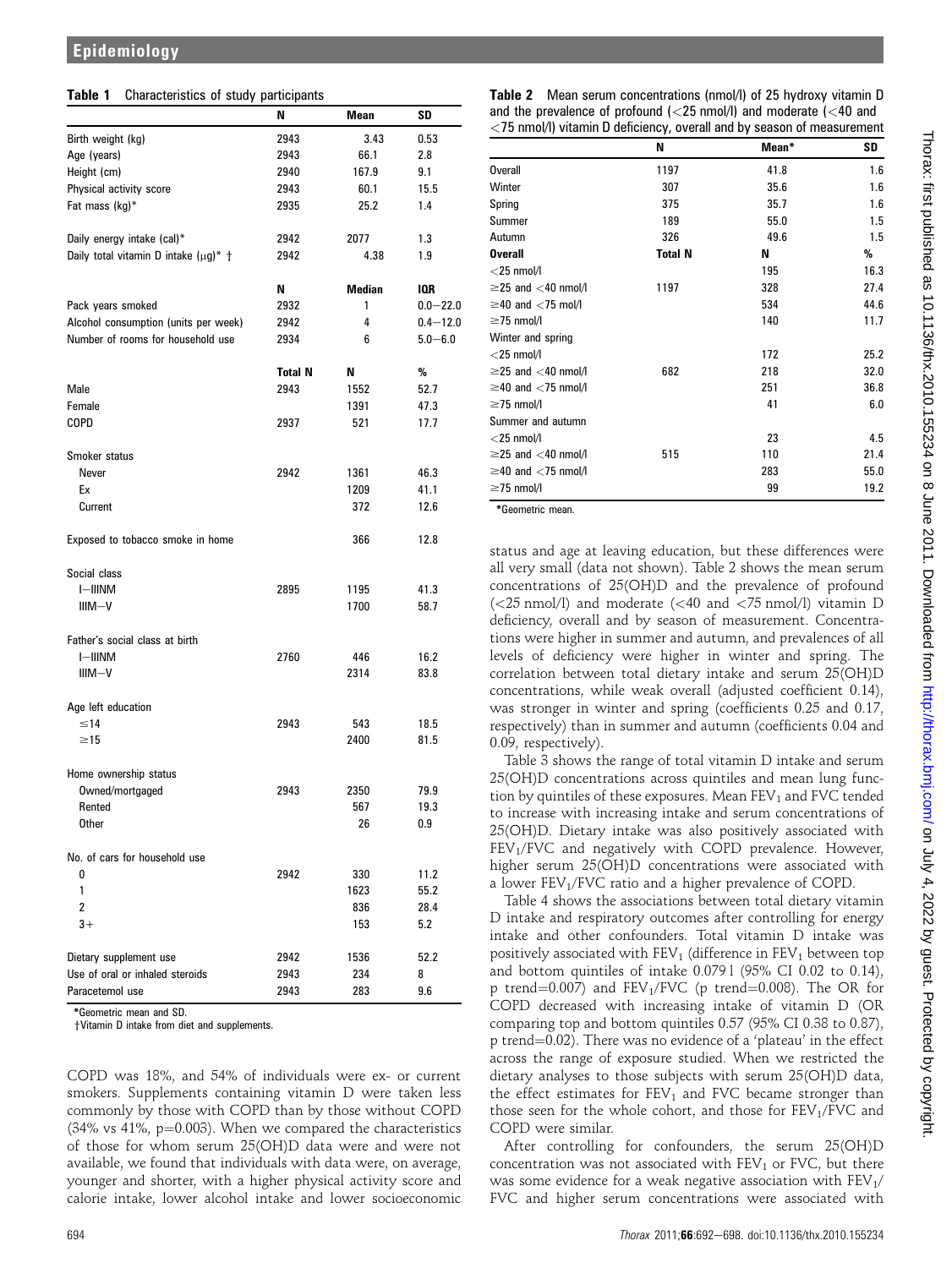Table 3 Mean lung function and prevalence of chronic obstructive pulmonary disease by fifths of total vitamin D intake and serum 25(OH)D concentrations

|                 |                                        | $FEV1$ (I)  |      |           | FVC (I) |             |           |     | FEV <sub>1</sub> /FVC ratio |           | <b>COPD</b>    |     |      |
|-----------------|----------------------------------------|-------------|------|-----------|---------|-------------|-----------|-----|-----------------------------|-----------|----------------|-----|------|
|                 | Range of vitamin $D(\mu q)$            | N           | Mean | <b>SD</b> | N       | <b>Mean</b> | <b>SD</b> | N   | <b>Mean</b>                 | SD        | Total N        | N   | %    |
| Fifths of total | vitamin D intake:                      |             |      |           |         |             |           |     |                             |           |                |     |      |
| 1 (lowest)      | $0.54 - 2.59$                          | 589         | 2.35 | 0.69      | 588     | 3.33        | 0.93      | 588 | 0.706                       | 0.09      | 588            | 133 | 22.6 |
| 2               | $2.59 - 3.42$                          | 588         | 2.42 | 0.67      | 586     | 3.40        | 0.93      | 586 | 0.713                       | 0.09      | 586            | 104 | 17.7 |
| 3               | $3.42 - 5.21$                          | 589         | 2.47 | 0.68      | 589     | 3.46        | 0.93      | 589 | 0.715                       | 0.08      | 589            | 113 | 19.2 |
| 4               | $5.22 - 7.63$                          | 588         | 2.44 | 0.67      | 586     | 3.41        | 0.92      | 586 | 0.719                       | 0.09      | 586            | 98  | 16.7 |
| 5 (highest)     | $7.64 - 59.5$                          | 588         | 2.50 | 0.65      | 587     | 3.45        | 0.90      | 587 | 0.728                       | 0.07      | 587            | 73  | 12.4 |
|                 |                                        | $FEV_1$ (I) |      |           | FVC (I) |             |           |     | FEV <sub>1</sub> /FVC ratio |           | <b>COPD</b>    |     |      |
|                 | Range of vitamin D (nmol/l)            | N           | Mean | <b>SD</b> | N       | <b>Mean</b> | <b>SD</b> | N   | <b>Mean</b>                 | <b>SD</b> | <b>Total N</b> | N   | %    |
|                 | Fifths of serum 25(OH)D concentration: |             |      |           |         |             |           |     |                             |           |                |     |      |
| 1 (lowest)      | $11.4 - 27.4$                          | 241         | 2.27 | 0.62      | 240     | 3.13        | 0.83      | 240 | 0.726                       | 0.09      | 240            | 41  | 17.1 |
| 2               | $27.5 - 38.2$                          | 239         | 2.36 | 0.65      | 239     | 3.26        | 0.87      | 239 | 0.728                       | 0.08      | 239            | 37  | 15.5 |
| 3               | $38.3 - 48.0$                          | 244         | 2.38 | 0.67      | 244     | 3.31        | 0.90      | 244 | 0.721                       | 0.09      | 244            | 41  | 16.8 |
| 4               | $48.1 - 62.8$                          | 234         | 2.46 | 0.71      | 233     | 3.43        | 0.96      | 233 | 0.717                       | 0.08      | 233            | 50  | 21.5 |
| 5 (highest)     | $62.9 - 336.5$                         | 239         | 2.50 | 0.69      | 239     | 3.52        | 0.92      | 239 | 0.712                       | 0.09      | 239            | 49  | 20.5 |

FEV<sub>1</sub>, forced expiratory volume in 1 s; FVC, forced vital capacity; 25(OH)D, 25 hydroxy vitamin D.

a higher prevalence of COPD (p trend= $0.046$ ; table 5). The negative association with  $FEV<sub>1</sub>/FVC$  and the positive association with COPD were present (and stronger) among nonsupplement users but not among supplement users. We also explored the relation between serum 25(OH)D concentration (as a continuous variable) and lung function separately in those with and without COPD. After controlling for confounders, this showed non-significant negative associations with  $FEV<sub>1</sub>$  and FVC in those with COPD ( $p=0.33$  and  $p=0.72$ , respectively) and non-significant positive associations in those without COPD ( $p=0.09$  and  $p=0.21$ , respectively).

Table 6 shows no clear associations between mean lung function and the three VDR genotypes. This was confirmed in regression analyses in which there was no evidence for significant trends (assuming linear effects per minor allele) (see tables

E1 and E2 in the online supplement). Tables  $E3-E5$  in the online supplement show associations of dietary intake and 25(OH)D concentrations with lung function, stratified by VDR genotypes. On formal testing there was no evidence of significant interactions (p values not shown).

## **DISCUSSION**

In this population-based cross-sectional study we did not confirm a positive relation between serum concentrations of 25 (OH)D and lung function after controlling for confounding factors, and found weak evidence to suggest that individuals with higher serum concentrations were more likely to have airflow obstruction. In contrast, we found that higher dietary intakes of vitamin D were associated with better lung function and a lower prevalence of COPD.

## Table 4 Relationship between total vitamin D intake and FEV<sub>1</sub> (n=2942) and FVC, FEV<sub>1</sub>/FVC and COPD (n=2936)

|                                                     | FEV <sub>1</sub>            |                             |         | FEV <sub>1</sub> /FVC          |                              |         |
|-----------------------------------------------------|-----------------------------|-----------------------------|---------|--------------------------------|------------------------------|---------|
|                                                     | Regression coefficient (I)* | 95% CI                      | p Value | <b>Regression coefficient*</b> | 95% CI                       | p Value |
| Fifths of vitamin D intake:                         |                             |                             |         |                                |                              |         |
| 1 (lowest)                                          |                             |                             |         |                                |                              |         |
| 2                                                   | $-0.008$                    | $-0.061$ to $0.045$ )       | 0.770   | 0.001                          | $-0.009$ to $0.010$ )        | 0.897   |
| 3                                                   | 0.001                       | $-0.053$ to $0.056$ )       | 0.963   | 0.005                          | $-0.005$ to 0.014)           | 0.307   |
| 4                                                   | 0.042                       | $(-0.015$ to $0.099)$       | 0.147   | 0.007                          | $(-0.003 \text{ to } 0.017)$ | 0.157   |
| 5 (highest)                                         | 0.079                       | $(0.017 \text{ to } 0.141)$ | 0.012   | 0.014                          | $(0.003 \text{ to } 0.025)$  | 0.010   |
| Effect per quintile increase in vitamin D<br>intake | 0.020                       | $(0.006 \text{ to } 0.034)$ | 0.007   | 0.003                          | $(0.001 \text{ to } 0.006)$  | 0.008   |
|                                                     | <b>FVC</b>                  |                             |         | <b>COPD</b>                    |                              |         |
|                                                     | Regression coefficient (I)* | 95% CI                      | p Value | OR*                            | 95% CI                       | p Value |
| Fifths of vitamin D intake:                         |                             |                             |         |                                |                              |         |
| 1 (lowest)                                          |                             |                             |         |                                |                              |         |
| 2                                                   | $-0.003$                    | $-0.065$ to $0.060$ )       | 0.931   | 0.903                          | $(0.644 \text{ to } 1.266)$  | 0.553   |
| 3                                                   | $-0.015$                    | $-0.078$ to 0.049)          | 0.644   | 0.913                          | $(0.650 \text{ to } 1.281)$  | 0.597   |
| 4                                                   | 0.031                       | $-0.036$ to $0.098$ )       | 0.360   | 0.827                          | $(0.572 \text{ to } 1.197)$  | 0.314   |
| 5 (highest)                                         | 0.056                       | $-0.016$ to 0.128)          | 0.128   | 0.570                          | $(0.375$ to $0.866)$         | 0.008   |
| Effect per quintile increase in vitamin D<br>intake | 0.014                       | $(-0.003$ to $0.031)$       | 0.109   | 0.894                          | $(0.814 \text{ to } 0.983)$  | 0.020   |

\*Adjusted for energy intake, smoke in home, smoker status, pack years, age left education, home ownership status, no. of rooms, no. of cars, social class, fat mass, activity score, alcohol, dietary supplement use, birth weight, father's social class at birth, inhaled or oral steroids use and paracetamol use. Age, height and gender were also included in the COPD analyses. COPD, chronic obstructive pulmonary disease; FEV<sub>1</sub>, forced expiratory volume in 1 s; FVC, forced vital capacity; 25(OH)D, 25 hydroxy vitamin D.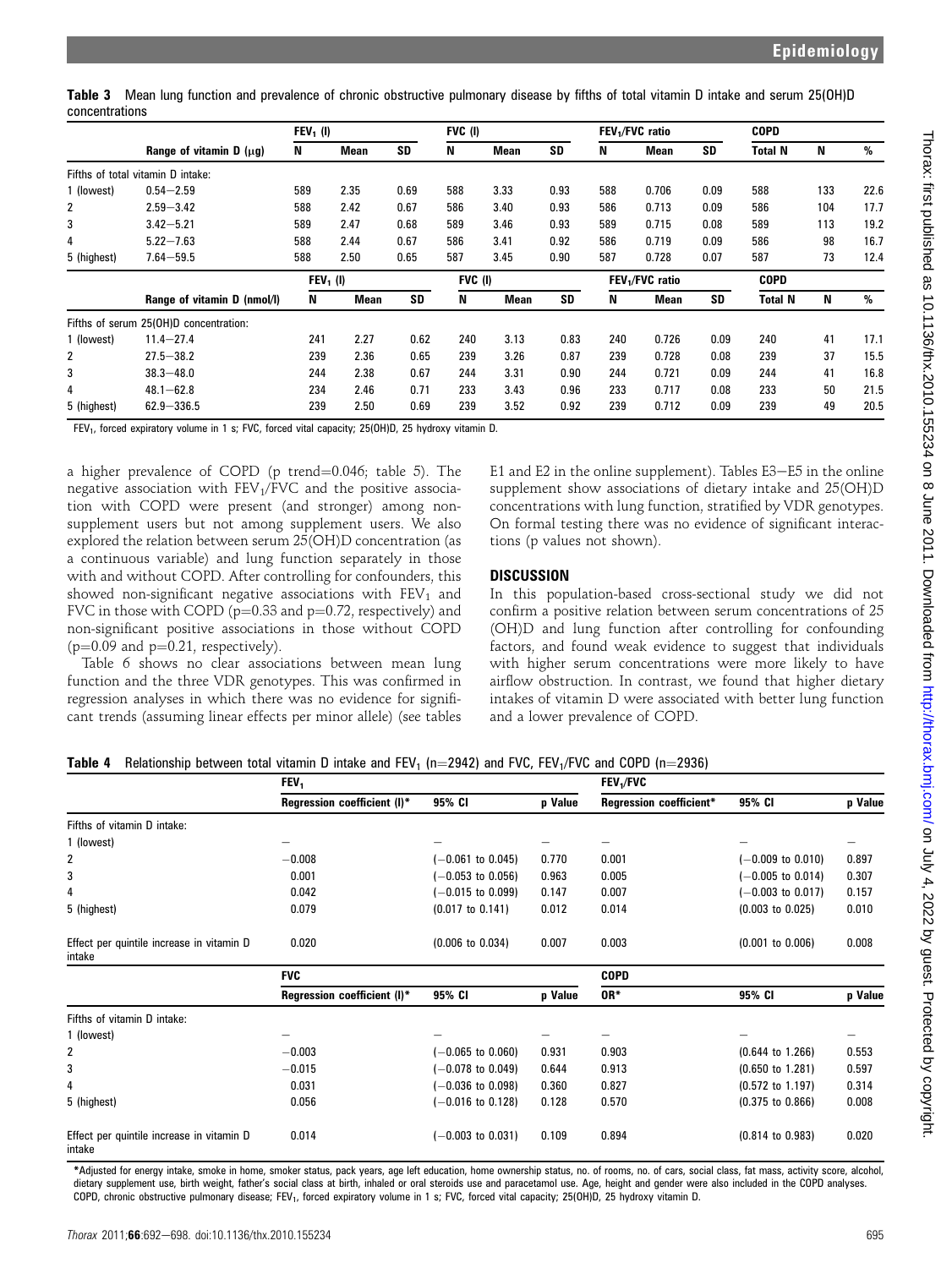|                                         | FEV <sub>1</sub>            |                              | FEV <sub>1</sub> /FVC |                         |                             |         |  |  |
|-----------------------------------------|-----------------------------|------------------------------|-----------------------|-------------------------|-----------------------------|---------|--|--|
|                                         | Regression coefficient (I)* | 95% CI                       | p Value               | Regression coefficient* | 95% CI                      | p Value |  |  |
| Fifths of 25(OH)D:                      |                             |                              |                       |                         |                             |         |  |  |
| 1 (lowest)                              |                             |                              |                       |                         |                             |         |  |  |
| 2                                       | 0.027                       | $(-0.057$ to 0.111)          | 0.526                 | 0.008                   | $-0.007$ to $0.022$ )       | 0.310   |  |  |
| 3                                       | $-0.053$                    | $(-0.138$ to $0.031)$        | 0.215                 | $-0.003$                | $-0.017$ to $0.012$ )       | 0.729   |  |  |
| 4                                       | $-0.004$                    | $(-0.091$ to $0.083)$        | 0.936                 | $-0.008$                | $-0.024$ to $0.007$ )       | 0.278   |  |  |
| 5 (highest)                             | 0.008                       | $(-0.081$ to $0.098)$        | 0.852                 | $-0.008$                | $-0.024$ to $0.007$ )       | 0.296   |  |  |
| Effect per quintile increase in 25(OH)D | $-0.002$                    | $(-0.022$ to $0.019)$        | 0.885                 | $-0.003$                | $-0.007$ to $0.000$ )       | 0.07    |  |  |
|                                         | <b>FVC</b>                  |                              |                       | <b>COPD</b>             |                             |         |  |  |
|                                         | Regression coefficient (I)* | 95% CI                       | p Value               | OR*                     | 95% CI                      | p Value |  |  |
| Fifths of 25(OH)D:                      |                             |                              |                       |                         |                             |         |  |  |
| 1 (lowest)                              |                             |                              |                       |                         |                             |         |  |  |
| 2                                       | 0.010                       | $(-0.084 \text{ to } 0.104)$ | 0.831                 | 0.992                   | $(0.544 \text{ to } 1.811)$ | 0.980   |  |  |
| 3                                       | $-0.058$                    | $(-0.152$ to $0.037)$        | 0.229                 | 1.230                   | $(0.678 \text{ to } 2.230)$ | 0.496   |  |  |
| 4                                       | 0.023                       | $(-0.074 \text{ to } 0.121)$ | 0.640                 | 1.728                   | $(0.959$ to $3.114)$        | 0.069   |  |  |
| 5 (highest)                             | 0.049                       | $(-0.051$ to $0.149)$        | 0.336                 | 1.524                   | $(0.824 \text{ to } 2.819)$ | 0.179   |  |  |
| Effect per quintile increase in 25(OH)D | 0.011                       | $(-0.012$ to 0.034)          | 0.342                 | 1.151                   | $(1.002 \text{ to } 1.321)$ | 0.046   |  |  |
|                                         |                             |                              |                       |                         |                             |         |  |  |

| Table 5 Relationship between serum 25(OH)D concentrations and FEV <sub>1</sub> (n=1197), FVC, FEV <sub>1</sub> /FVC and COPD (n=1195) |  |  |  |  |
|---------------------------------------------------------------------------------------------------------------------------------------|--|--|--|--|
|                                                                                                                                       |  |  |  |  |

\*Adjusted for smoke in home, smoker status, pack years, age left education, home ownership status, no. of rooms, no. of cars, social class, fat mass, activity score, alcohol, dietary supplement use, birth weight, father's social class at birth, inhaled or oral steroids use and paracetamol use, and season of clinic visit. Age, height and gender were also included in the COPD analyses.

COPD, chronic obstructive pulmonary disease; FEV<sub>1</sub>, forced expiratory volume in 1 s; FVC, forced vital capacity; 25(OH)D, 25 hydroxy vitamin D.

There is a paucity of data on the relation between vitamin D status and lung function in the general population, and our findings are at odds with those from the large cross-sectional NHANES III study in the USA which reported a difference of over 100 ml between those in the top and bottom quintiles for serum 25(OH)D concentrations.<sup>16</sup> In keeping with NHANES, our population-based study will have included relatively few cases of severe COPD, in contrast to hospital-based studies of vitamin D and COPD. There are a number of possible explanations to consider for the discordant 25(OH)D results between our study and NHANES. First, ours was much smaller and therefore had less statistical power. However, the upper CI for the adjusted top versus bottom quintile difference in  $FEV<sub>1</sub>$ (98 ml) suggested that an effect as large as that reported in NHANES (106 ml) would be unlikely, although the estimate in NHANES for FVC (142 ml) was just within the upper confidence limit in our study (149 ml). Second, the mean concentration of serum 25(OH)D was considerably higher in NHANES than in our population, and it is possible that beneficial effects of vitamin D might be stronger at higher concentrations. Third,

we have no reason to believe that the measurements of 25(OH) D in our study were not robust. In our largely Caucasian UK population we observed slightly lower mean serum 25(OH)D concentrations than in two national adult surveys in Britain, $5\,6$ and the prevalence of profound vitamin D deficiency, defined by a cut-off of <25 nmol/l, was higher than that found in one of these surveys<sup>5</sup> but comparable to that found in the other.<sup>6</sup> Furthermore, the higher mean serum concentrations and lower prevalence of deficiency in summer and autumn compared with winter and spring were as expected, $5$  as was the stronger correlation between dietary vitamin D intake and serum concentrations in the winter.<sup>6</sup>

While we had greater statistical power in the dietary analyses, the lack of a relation between 25(OH)D concentrations (the gold standard measure of vitamin  $D$  status) and  $FEV<sub>1</sub>$  would suggest that the observed association between dietary vitamin D intake and lung function is unlikely to be causal. Indeed, the value of analysing dietary vitamin D intake alone as a means of effectively establishing the influence of vitamin D on outcomes has been questioned, given its minor contribution to overall vitamin

|  |  |  | Table 6 Mean lung function and prevalence of COPD by vitamin D receptor genotype |
|--|--|--|----------------------------------------------------------------------------------|

|          |          | $FEV1$ (I) |             |           | FVC (I) |             |           | FEV <sub>1</sub> /FVC ratio |             |      | <b>COPD</b>    |     |      |
|----------|----------|------------|-------------|-----------|---------|-------------|-----------|-----------------------------|-------------|------|----------------|-----|------|
| Genotype | Genotype | N          | <b>Mean</b> | <b>SD</b> | N       | <b>Mean</b> | <b>SD</b> | N                           | <b>Mean</b> | SD   | <b>Total N</b> | N   | %    |
| Apa1     | gg       | 1117       | 2.46        | 0.68      | 1113    | 3.45        | 0.93      | 1113                        | 0.717       | 0.09 | 1113           | 193 | 17.3 |
|          | ga       | 1279       | 2.41        | 0.68      | 1278    | 3.39        | 0.92      | 1278                        | 0.714       | 0.09 | 1278           | 238 | 18.6 |
|          | aa       | 373        | 2.42        | 0.65      | 372     | 3.40        | 0.89      | 372                         | 0.717       | 0.09 | 372            | 68  | 18.3 |
| Fok1     | gg       | 1769       | 2.43        | 0.68      | 1765    | 3.41        | 0.92      | 1765                        | 0.717       | 0.09 | 1765           | 305 | 17.3 |
|          | ga       | 871        | 2.43        | 0.67      | 869     | 3.41        | 0.92      | 869                         | 0.715       | 0.09 | 869            | 163 | 18.8 |
|          | aa       | 98         | 2.50        | 0.70      | 98      | 3.55        | 1.00      | 98                          | 0.709       | 0.07 | 98             | 20  | 20.4 |
| Cdx2     | aa       | 791        | 2.42        | 0.66      | 789     | 3.40        | 0.93      | 789                         | 0.716       | 0.08 | 789            | 147 | 18.6 |
|          | ca       | 1349       | 2.44        | 0.68      | 1346    | 3.41        | 0.89      | 1346                        | 0.716       | 0.09 | 1346           | 231 | 17.2 |
|          | СC       | 636        | 2.45        | 0.68      | 635     | 3.44        | 0.94      | 635                         | 0.715       | 0.08 | 635            | 119 | 18.7 |

COPD, chronic obstructive pulmonary disease; FEV<sub>1</sub>, forced expiratory volume in 1 s; FVC, forced vital capacity; 25(OH)D, 25 hydroxy vitamin D.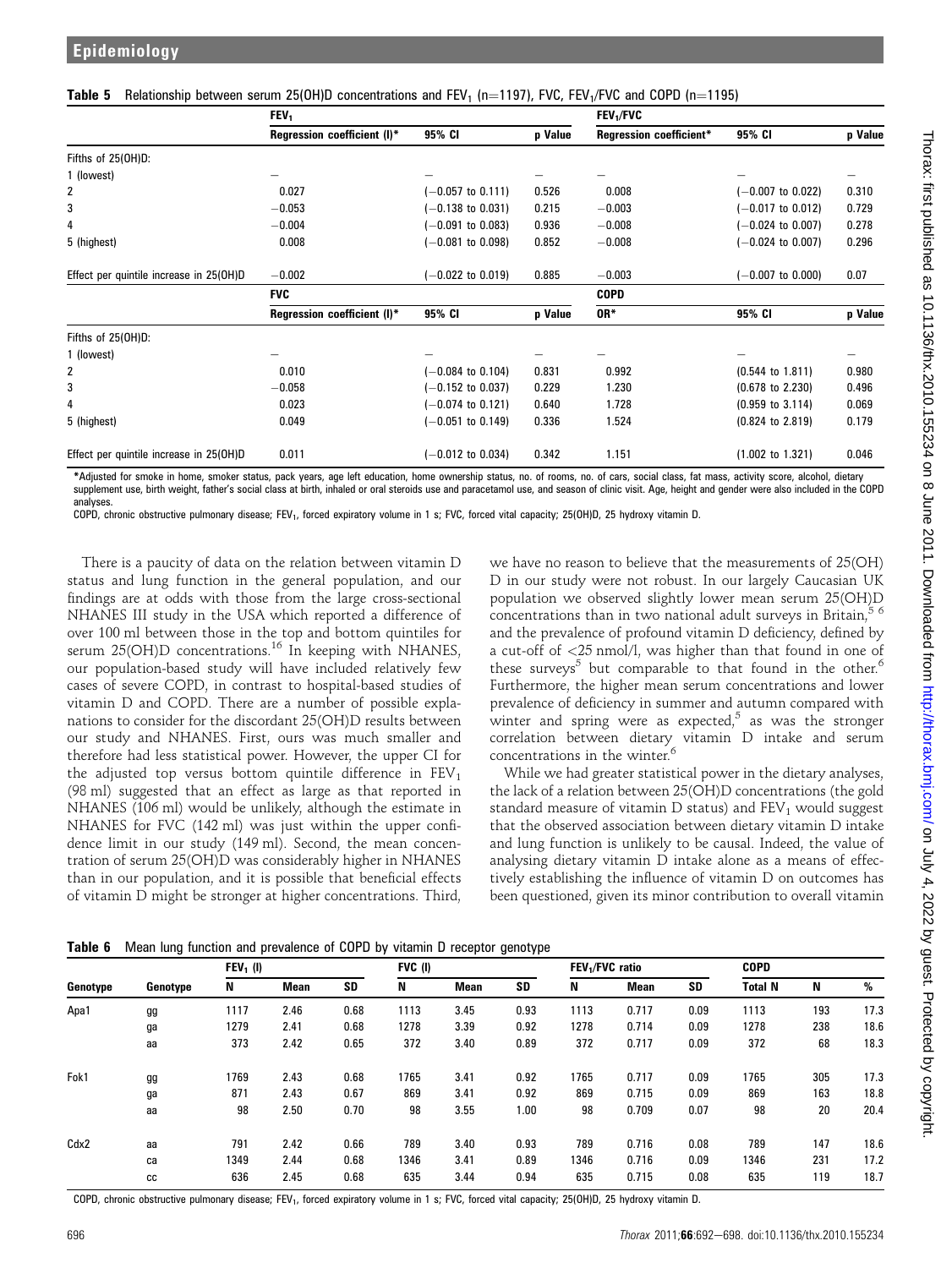D status and the resulting misclassification of total exposure.<sup>9</sup> While we controlled extensively for lifestyle confounders, it seems likely that the apparent effect of dietary vitamin D on lung function may actually reflect the effects of other collinear nutrients in the diet. For example, in this population we have previously shown that a 'prudent' dietary pattern-characterised by a high consumption of fruit, vegetables, oily fish and wholemeal cereals-is associated with better lung function.<sup>27</sup> Higher prudent diet scores are associated with greater intakes of a range of micronutrients including vitamin D.<sup>28</sup> Our latest findings would suggest that the protective effect of the 'prudent' pattern, if causal, is unlikely to be attributable to a higher intake of vitamin D and is more likely to be explained by antioxidant nutrients in fruit, vegetables and whole grains or nutrients other than vitamin D in oily fish such as n3 fatty acids. A higher intake of fruit and whole grains, of various antioxidants including vitamins C and E, beta carotene and selenium, and of n3 fatty acids have all been linked to better lung function.<sup>29</sup>

One strength of our study was the availability of VDR genotype data. We used these in two ways. First, we analysed gene main effects on lung function in a Mendelian randomisation approach, given the crucial role of the VDR in mediating effects of vitamin D; any associations found would be unlikely to be explained by confounding or by 'reverse causation', despite the cross-sectional nature of our study.<sup>17</sup> As genetic data were available for the majority of the population, we had greater statistical power than we did for the analyses of serum 25(OH) D concentrations. Second, we explored potential modification of effects of serum 25(OH)D concentrations and vitamin D intake on lung function by VDR genotypes. If we had confirmed gene main effects or gene-vitamin  $D$  interactions, this would have supported a causal relation between vitamin D and lung function, but we did not. A limitation of our study is that we did not analyse the relation between polymorphisms in the vitamin D binding protein gene (GC) and lung function, as these have recently been shown to be a major determinant of circulating 25 (OH)D concentrations<sup>30 31</sup> and to be linked to COPD risk.<sup>14 32</sup> Other limitations, as with the NHANES study, include its crosssectional nature and the fact that serum 25(OH)D concentrations were measured on one occasion only, although we did control for seasonal variation in the analyses. Also, while we defined COPD spirometrically, which is the gold standard approach<sup>33</sup> and avoids potential problems of bias which might arise with self-reported disease, we did not measure post-bronchodilator lung function. This raises the possibility that a small minority of individuals classified as having COPD by our spirometric definition may have had asthma.

Just over half of those invited to take part agreed to home interviews and over 90% of those performed spirometry. Those who were interviewed were broadly similar in their characteristics to those participating in the nationally representative Health Survey for England,<sup>18</sup> and mortality from respiratory disease in men in the Hertfordshire Cohort is similar to that in England and Wales as a whole.<sup>34</sup> We therefore believe that our findings can be extrapolated to the wider English population. While we cannot rule out the possibility that non-response might have biased the associations between vitamin D and respiratory outcomes, weights at birth and at 1 year of age, which we have previously shown to be associated with lung function in late adult life and COPD mortality in another Hertfordshire cohort, $35$  were similar for those who did and those who did not agree to home interview.<sup>18</sup>

In conclusion, and in contrast to a previous population-based study from the USA, our analyses of 25(OH)D concentrations

suggest that vitamin D is not an important determinant of adult lung function or COPD in the general UK population. The apparent relationships with dietary vitamin D are likely to be explained by other nutrients in the diet which are highly correlated with vitamin D.

Acknowledgements We thank all the men and women who took part in the Hertfordshire Cohort Study (HCS), the HCS research staff, Vanessa Cox who managed the data and Kate Noonan who carried out the blood vitamin D assays. Thanks also to Adrian Martineau for useful discussions and comments on the final draft and to DiaSorin who provided discounted supplies of assay reagents.

**Funding** The study was funded by the MRC, UK.

#### Competing interests None.

**Ethics approval** This study was conducted with the approval of the Bedfordshire and Hertfordshire local research ethics committee and the West Hertfordshire local research ethics committee.

**Contributors** SOS contributed to the analysis, interpreted the data and wrote the first draft and revised the paper. KAJ and HES analysed the data. AA-S, ED and CC were responsible for the design of the Hertfordshire Cohort Study and data collection. SMR was responsible for the collection and analysis of dietary data. JWH was responsible for the collection of genetic data. All authors contributed to the final version of the manuscript.

Provenance and peer review Not commissioned; externally peer reviewed.

#### **REFERENCES**

- 1. **Strachan DP.** Ventilatory function, height, and mortality among lifelong nonsmokers. J Epidemiol Community Health 1992;46:66-70.
- 2. Hole DJ, Watt GC, Davey Smith G, et al. Impaired lung function and mortality risk in men and women: findings from the Renfrew and Paisley prospective population study. BMJ 1996;313:711-15.
- 3. **Sin DD,** Wu L, Man SF. The relationship between reduced lung function and cardiovascular mortality: a population-based study and a systematic review of the literature. Chest 2005;127:1952-9.
- Pelkonen M, Notkola IL, Tukiainen H, et al. Smoking cessation, decline in pulmonary function and total mortality: a 30 year follow-up study among the Finnish cohorts of the Seven Countries Study. Thorax 2001;56:703-7.
- 5. **Hypponen E,** Power C. Hypovitaminosis D in British adults at age 45 y: nationwide cohort study of dietary and lifestyle predictors. Am J Clin Nutr  $2007;85:860-8$ .
- Ruston D, Hoare J, Henderson L, et al. The National Diet and Nutrition Survey: Adults Aged 19-64 Years. Vol 4. Nutritional Status (Anthropometry and Blood Analytes), Blood Pressure and Physical Activity. London: HMSO, 2004.
- 7. Hughes DA, Norton R. Vitamin D and respiratory health. Clin Exp Immunol 2009:158:20-5.
- 8. Litonjua AA, Weiss ST. Is vitamin D deficiency to blame for the asthma epidemic? J Allergy Clin Immunol 2007;120:1031-5.
- 9. **Millen AE**, Bodnar LM. Vitamin D assessment in population-based studies: a review of the issues. Am J Clin Nutr  $2008$ ; 87:1102S-5S.
- 10. **Sutherland ER,** Goleva E, Jackson LP, et al. Vitamin D levels, lung function, and steroid response in adult asthma. Am J Respir Crit Care Med 2010;181:699-704.
- 11. **Searing DA,** Zhang Y, Murphy JR, et al. Decreased serum vitamin D levels in children with asthma are associated with increased corticosteroid use. J Allergy Clin Immunol 2010:125:995-1000.
- 12. Li F, Peng M, Jiang L, et al. Vitamin D deficiency is associated with decreased lung function in Chinese adults with asthma. Respiration 2011;81:469-75.
- 13. Brehm JM, Celedon JC, Soto-Quiros ME, et al. Serum vitamin D levels and markers of severity of childhood asthma in Costa Rica. Am J Respir Crit Care Med 2009;179:765-71
- 14. Janssens W, Bouillon R, Claes B, et al. Vitamin D deficiency is highly prevalent in COPD and correlates with variants in the vitamin D-binding gene. Thorax  $2010;65:215-20$ .
- 15. **Kunisaki KM,** Niewoehner DE, Singh RJ, et al. Vitamin D status and longitudinal lung function decline in the Lung Health Study. Eur Respir J. Published Online First: February 2011;37:238-43. doi:10.1183/09031936.00146509.
- 16. Black PN, Scragg R. Relationship between serum 25-hydroxyvitamin D and pulmonary function in the third national health and nutrition examination survey.  $Check 2005; 128:3792-8.$
- 17. **Davey Smith G.** Mendelian randomization for strengthening causal inference in observational studies: application to gene by environment interaction. Perspect Psychol Sci 2010;5:527-45.
- 18. Syddall HE, Aihie Sayer A, Dennison EM, et al. Cohort profile: the Hertfordshire cohort study. Int J Epidemiol 2005; 34:1234-42.
- 19. **Miller MR,** Hankinson J, Brusasco V, et al. Standardisation of spirometry. Eur Respir J 2005:26:319-38.
- 20. Hankinson JL, Odencrantz JR, Fedan KB. Spirometric reference values from a sample of the general U.S. population. Am J Respir Crit Care Med 1999;159:179-87.
- 21. Bingham SA, Gill C, Welch A, et al. Comparison of dietary assessment methods in nutritional epidemiology: weighed records v. 24 h recalls, food-frequency questionnaires and estimated-diet records. Br J Nutr  $1994;72:619-43$ .